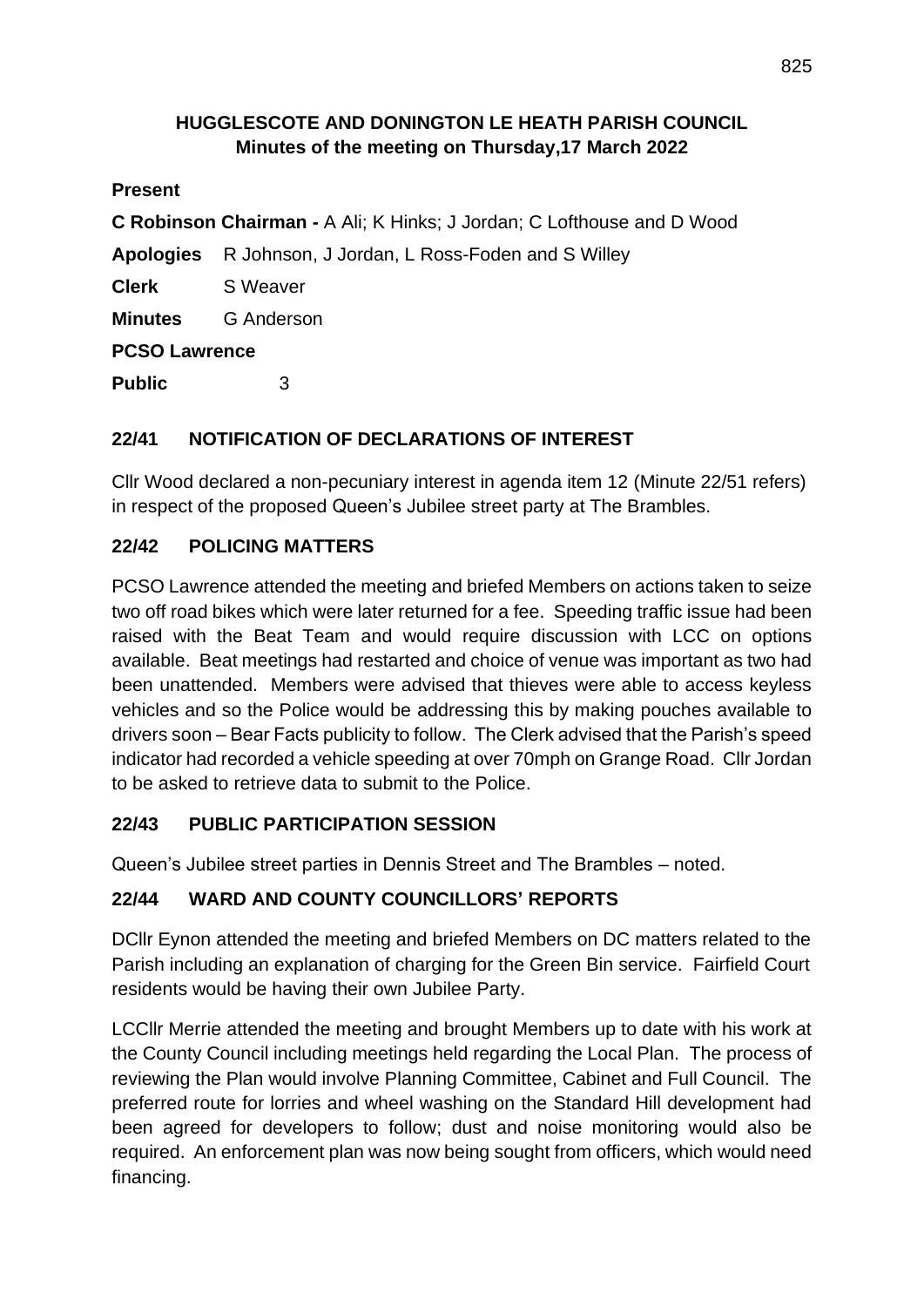LCCllr Merrie was also seeking an explanation to justify the 7.2% increase in Council Tax from the Fire Authority. As part of the plan to plant 700,000 trees in the County, available trees for the Parish would be identified and notified to the Clerk by the end of May 2022.

# **22/45 WHITWICK MINING DISASTER MEMORIAL EVENT SUNDAY 24/4/22**

Cllr Wood updated Members on progress with the painting of the wheel and the storage of benches, costs being reimbursed to the PC. Unveiling ceremony would include relatives of deceased and rescuers.

### **22/46 MINUTES**

#### **Resolved**

That the minutes of the meeting held on 17 February 2022 be agreed as a correct record.

### **22/47 PLANNING MATTERS**

Applications

(i) App Ref 21/01778/FULM - Blackberry Farm Change of Use

Application to be Refused due to Highways concerns.

(ii) App Ref 22/00224/FUL - 65A Central Road Hugglescote -Change of use of first floor to Beauty Salon

No Comments other than to note a possibility of increase in parked traffic.

(iii) App Ref 22/00321/FUL - Newbridge High School -Alterations to car park

No Comments**.**

(iv) App Ref 22/00317/FUL - Garage Site Fairfield Road Hugglescote - Erection of two dwellings (revised app to 21/01397/FUL

No objections.

(v) App Ref 22/00313/REMM - Land Off Grange Road Hugglescote - Erection of 35 dwellings

No Comments.

(vi) App Ref 22/00332/FUL- Coalville Aquatics 2A North Avenue - Change of use from Commercial to residential

Comments to be made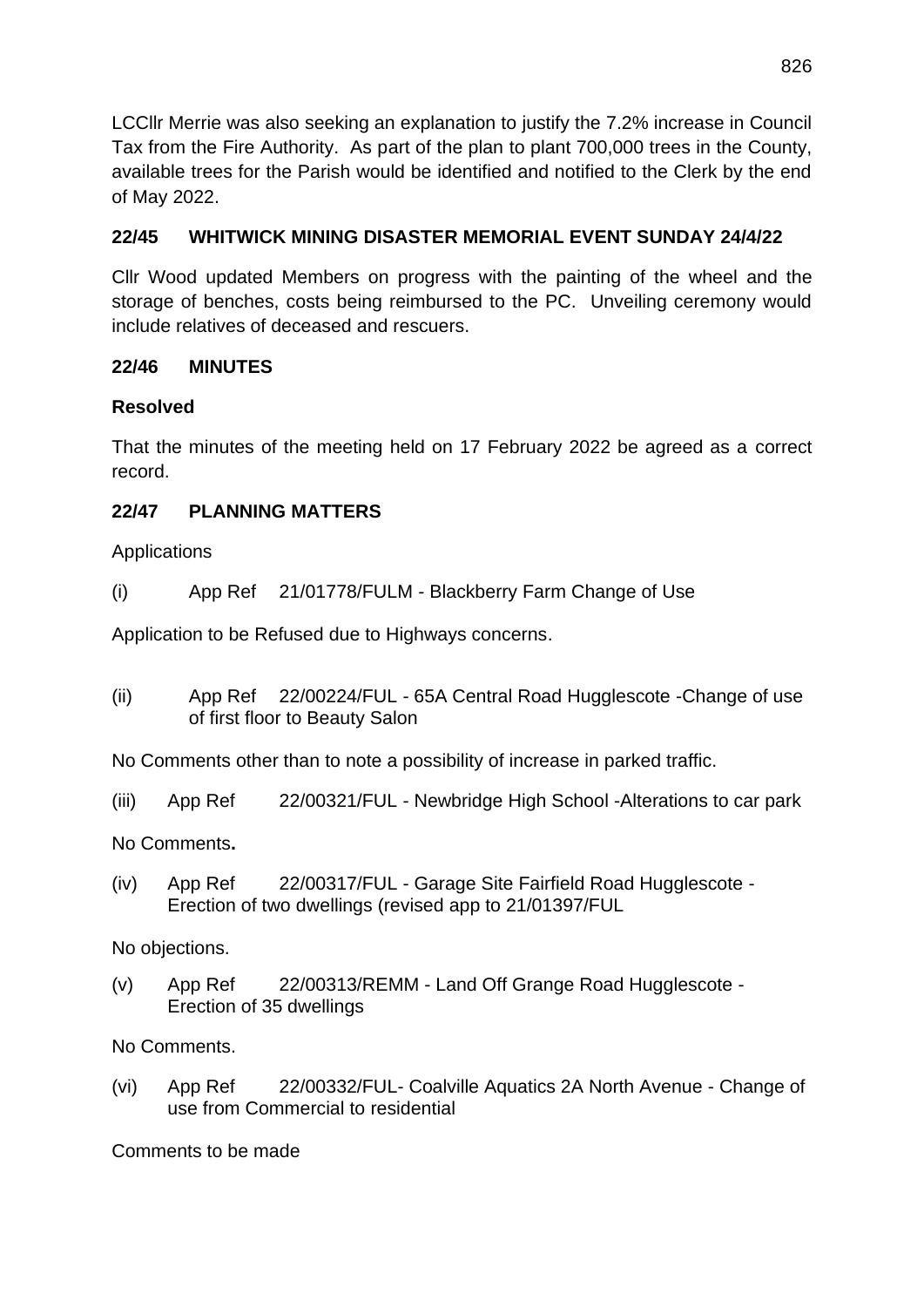(vii) App Ref 22/00203/FUL - Land at Baron Close Hugglescote - Erection of Office and garage

Objections to be made.

(viii) App Ref. 22/00274/FUL - 115-117 Station Road Hugglescote - Demolition & relocation of existing boundary wall to App ref 18/01599/OUTM

Issues raised regarding brickwork. Cllr Wood to check if application had been withdrawn.

(ix) App ref 21/02227/REMM - Land of Grange Road Hugglescote - Erection of 116 dwellings to App ref 13/00956/OUTM

Planning Group not discussed

#### **22/48 NWLDC MEMBER CODE OF CONDUCT**

The Clerk reported that the Local Government Association had been commissioned by the Government to develop a national code of conduct for adoption for all tiers of local government. The Parish Council had previously adopted the District Councils Members Code of Conduct. This ensured the same rules were being applied, which avoided confusion and inconsistencies if or when determining Member complaints.

NWLDC had approved a new Member Code of Conduct, effective from April 2022.and Members were requested to consider whether they wished to adopt and follow the revised code. LRALC were encouraging parish councils to strongly consider adopting the local version of the Code of Conduct adopted by NWLDC. Copies had been circulated for Members' consideration along with revised Member Interests & Declarations of Office forms.

If Members agreed to adopt the new Members Code of Conduct, NWLDC *"strongly recommended that your members attend one of the sessions available as the new code specifies an obligation to attend training on the code and your members need to have a clear understanding of the changes. It is also advised that members would need to sign a new agreement to abide by the Code."*

Training dates had been circulated.

#### **Resolved**

- (a) That the new Members Code of Conduct be adopted.
- (b) That in adopting the Code Members agree to be bound by it.
- (c) That Members note and if diaries permit, attend the training on dates specified.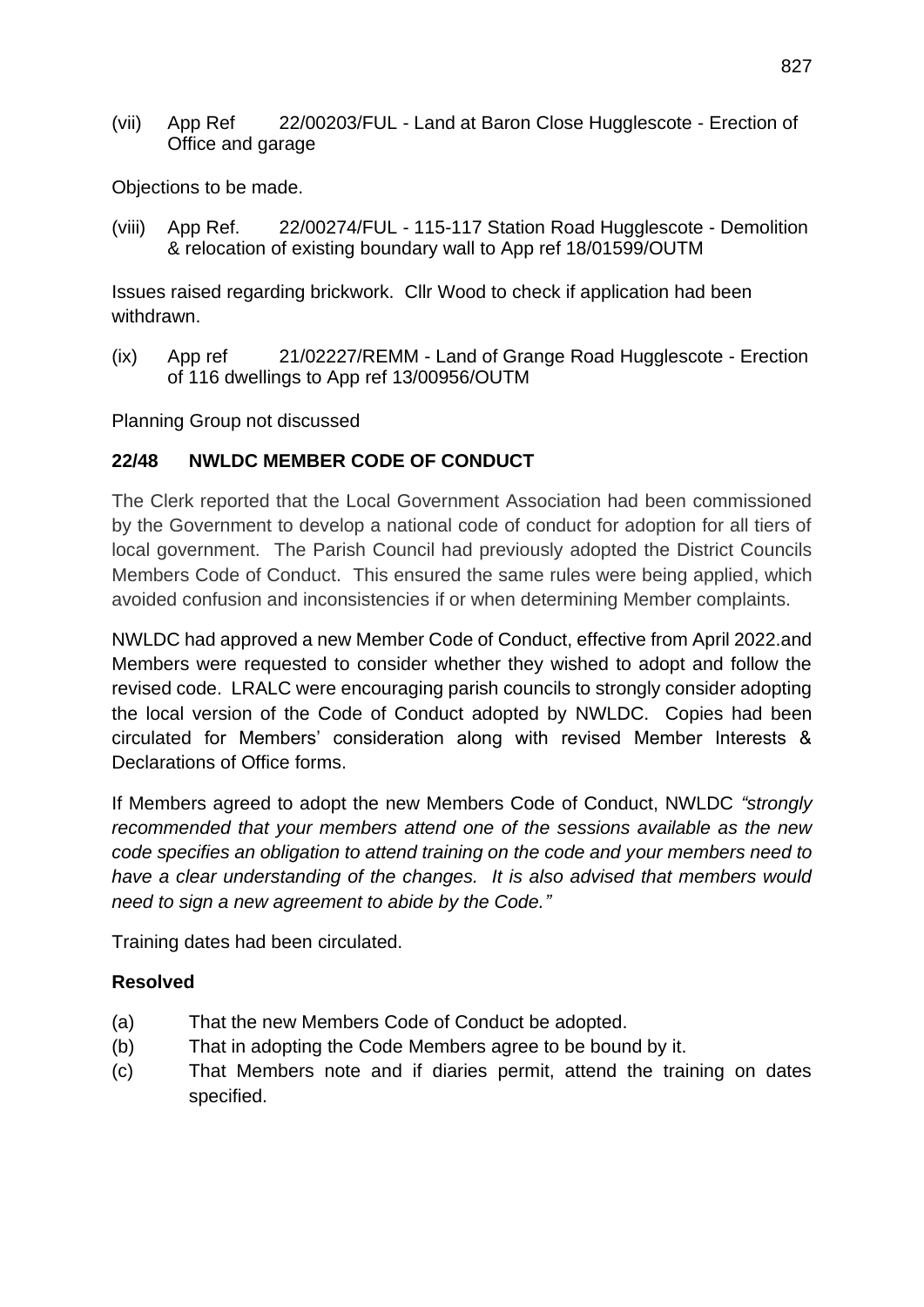#### **22/49 ASSET REGISTER**

Members received a revised schedule of assets as at March 2022. This information forms part of the annual audit return for 2021/22.

#### **Resolved**

That the Asset Register be accepted as presented.

#### **22/50 FINANCIAL MATTERS**

- (a) Bank Reconciliation March 2022 noted.
- (b) Accounts for Payment

#### **Resolved**

- (i) That the payments for March 2022 be authorised.
- (ii) To delegate authority to the Clerk to pay invoices received after this meeting to the 31 March 2022. Details to be circulated for authorisation by email and submitted for retrospective approval to April's meeting.
- (iii) To note that the NJC salary pay award had been settled for 2021/22 at 1.75% and backdated payments made in accordance with the staff contract and the Finance Assistant's charge.
- (c) On Line Banking

### **Resolved**

Required action agreed by Members for on-line electronic banking.

### **22//51 QUEEN'S JUBILEE WEEKEND 2-5 JUNE 2022**

Members noted that there was interest in street parties at The Brambles; Dennis Street; St Mary's, Standard Hill and The Green. It was agreed that support for the provision of decorations and bunting would be considered and met from the Community Engagement budget. A suitable Facebook post would appear in social media.

### **Resolved**

- (a) To invite applications for grant support for decorations and bunting, up to £75, on behalf of community groups from residents of the Parish.
- (b) That each application for grant support identify the venue of the intended street party to be held on the weekend of 2-5 June 2022.
- (c) That applications for grant support should reach the Clerk by 18 May 2022.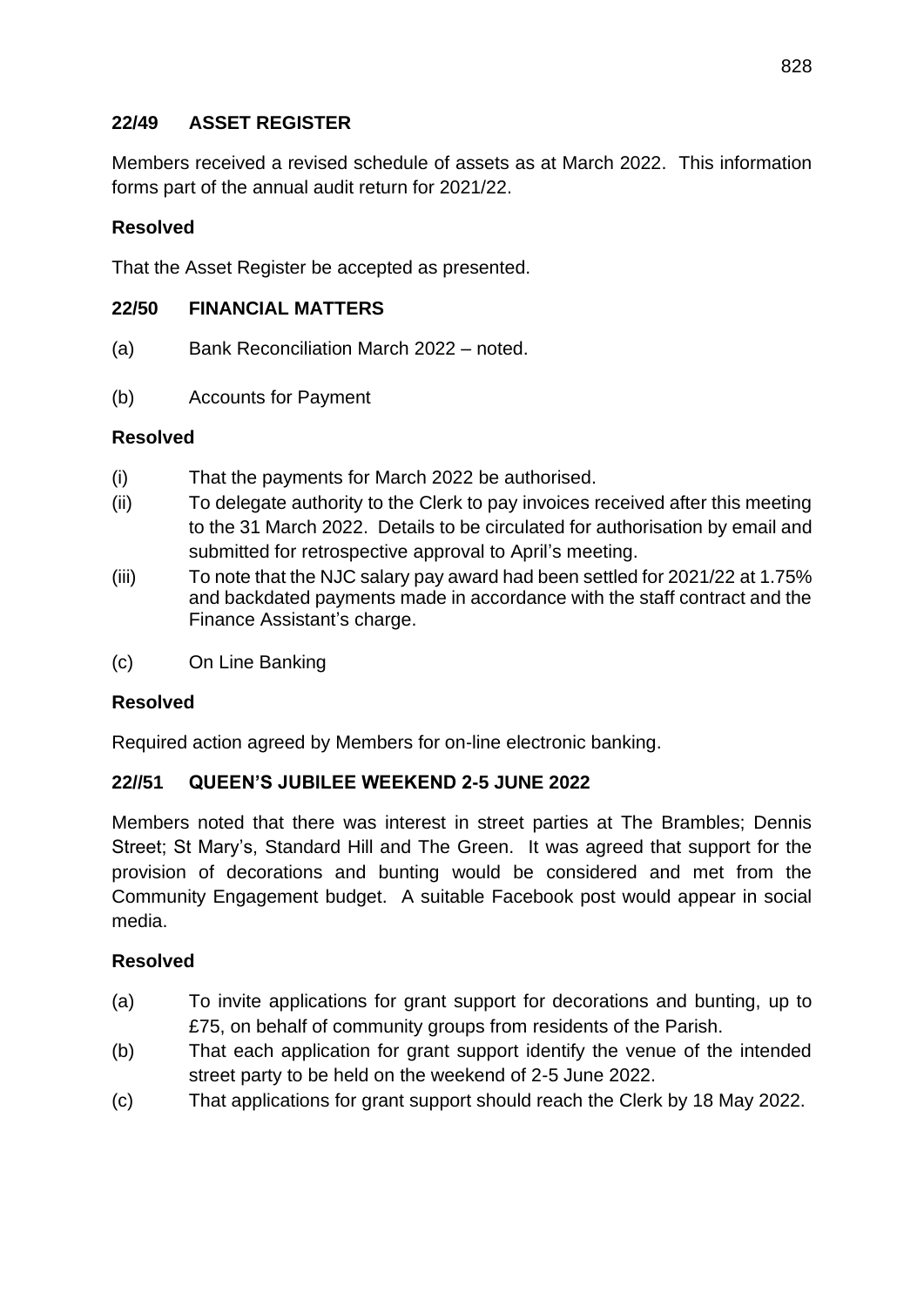# **22/52 COMMUNITY CO-ORDINATION**

Cllr Ali raised the potential for producing and distributing Parish Information Packs to home owners and having Meet and Greet events with new residents. Cllr Robinson suggested that monthly litter picks could be expanded, when the weather improves, to include a meet and greet element and perhaps include the Police. Cllr Wood commented that the Annual Parish Meeting might be an opportunity for meet and greet and provide Parish information to newcomers.

# **22/53 CHRISTMAS LIGHTS 2022**

Discussion of this year's provision was deferred to the next meeting.

# **22/54 LCC MEMBERS HIGHWAYS FUND**

Deadline end of July 2022 for proposals to reach LCCllrs Merrie and Smith.

### **22/55 LAND AND PROPERTY MANAGEMENT**

The Clerk would look into usage of the showers at Millfield to establish need.

#### **22/56 CLERK'S UPDATE**

Members noted work on Clerk's training.

### **22/57 ANNUAL MEETING OF THE PARISH**

It was agreed to combine arrangements for the Annual Meeting of the Parish and the Annual Parish Council Meeting on 19 May 2022.

### **22/58 CORRESPONDENCE**

- Community Garden suggestion carried forward.
- E-Scooters email received and to be borne in mind.
- WI / PC joint tree / flower planting initiative

### **Resolved**

That a tree be purchased for up to £500 as part of the joint venture with WI.

### **22/59 COUNCILLORS REPORTS**

Cllr Lofthouse

- Bio diversity (LCC) training
- National Forest discussion